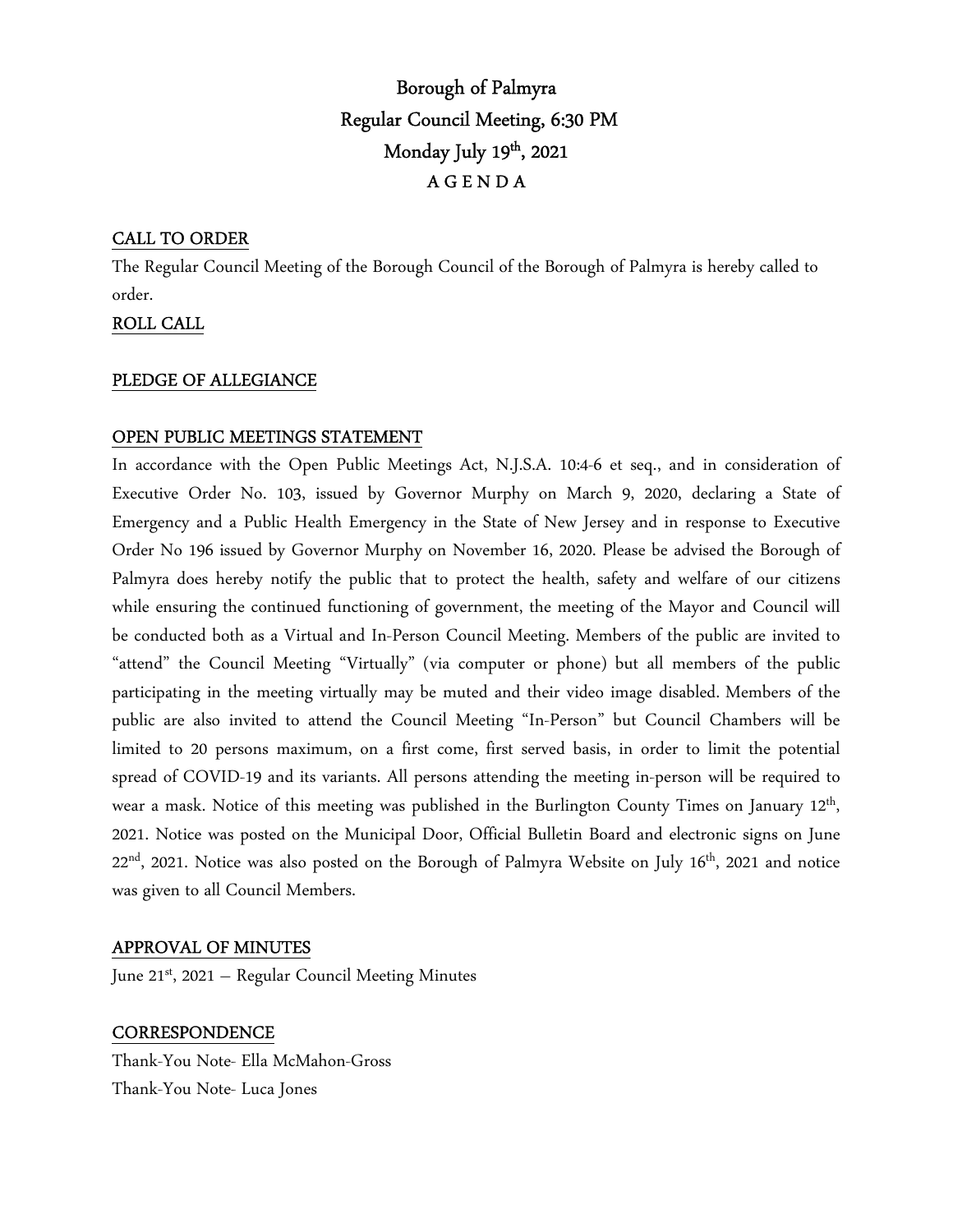## SWEARING IN OF CEREMONY - Newly Appointed Police Officers

#### REDEVELOPMENT

- Rt. 73 South Redevelopment Area- Update
- Outlaw Training & Fitness, 620-622 Highland Ave Redevelopment Project Update
- Sea Box/ELM Office LLC, 321 E. Broad Street Former Knights of Columbus Property- Update

#### PROFESSIONAL UPDATES

William Kirchner, ERI

#### PUBLIC COMMENT

We request those participants wishing to have or make a Public comment, email their questions or comments in advance to Municipal Clerk Rita Jackson at djackson@boroughofpalmyra.com. The opportunity to submit comments prior to meeting expires at 12:00 PM on Monday July 19<sup>th</sup>, 2021. You must include "Meeting Question/ Comment" in the subject line and your name and full address for your comment to be considered valid. Comments submitted in a timely and complete manner will be reviewed and read during the virtual Council Meeting; it may be necessary to follow-up with persons submitting comments at a later date. All comments will become part of the record and included with the Meeting Minutes.

For those choose to "attend" the Virtual Meeting, Mayor Tait will open the meeting to the public for comments. Comments should be limited to no more than (2) two minutes. All comments will become part of the record and included with the Meeting Minutes.

#### ORDINANCES ON FIRST READING public hearing August 16<sup>th</sup>, 2021

Ordinance 2021-09, An Ordinance of the Borough of Palmyra, County of Burlington, State of New Jersey Amending Chapter 215 of the code of the Borough of Palmyra Entitled "Sewers" Ordinance 2021-10, Bond Ordinance Authorizing the Acquisition of Various Pieces of Equipment and Completion of Various Capital Improvements in and for the Borough of Palmyra, County of Burlington, New Jersey; Appropriating the sum of \$743,700.00 Therefor; Authorizing the Issuance of General Obligation Bonds or Bond Anticipation Notes of the Borough of Palmyra, County of Burlington, New Jersey in the Aggregate Principal Amount of up to \$686,090.00; Making certain Determinations and Covenants; and Authorizing Certain Related Actions in Connection with the foregoing.

Ordinance 2021-11, Bond Ordinance Authorizing the Completion of Various Improvements to the Sewer Utility System in and for the Borough of Palmyra, County of Burlington, New Jersey; Appropriating the sum of \$458,700.00 Therefor: Authorizing the Issuance of General Obligation Bonds or Bond Anticipation Notes of the Borough of Palmyra, County of Burlington, New Jersey, in the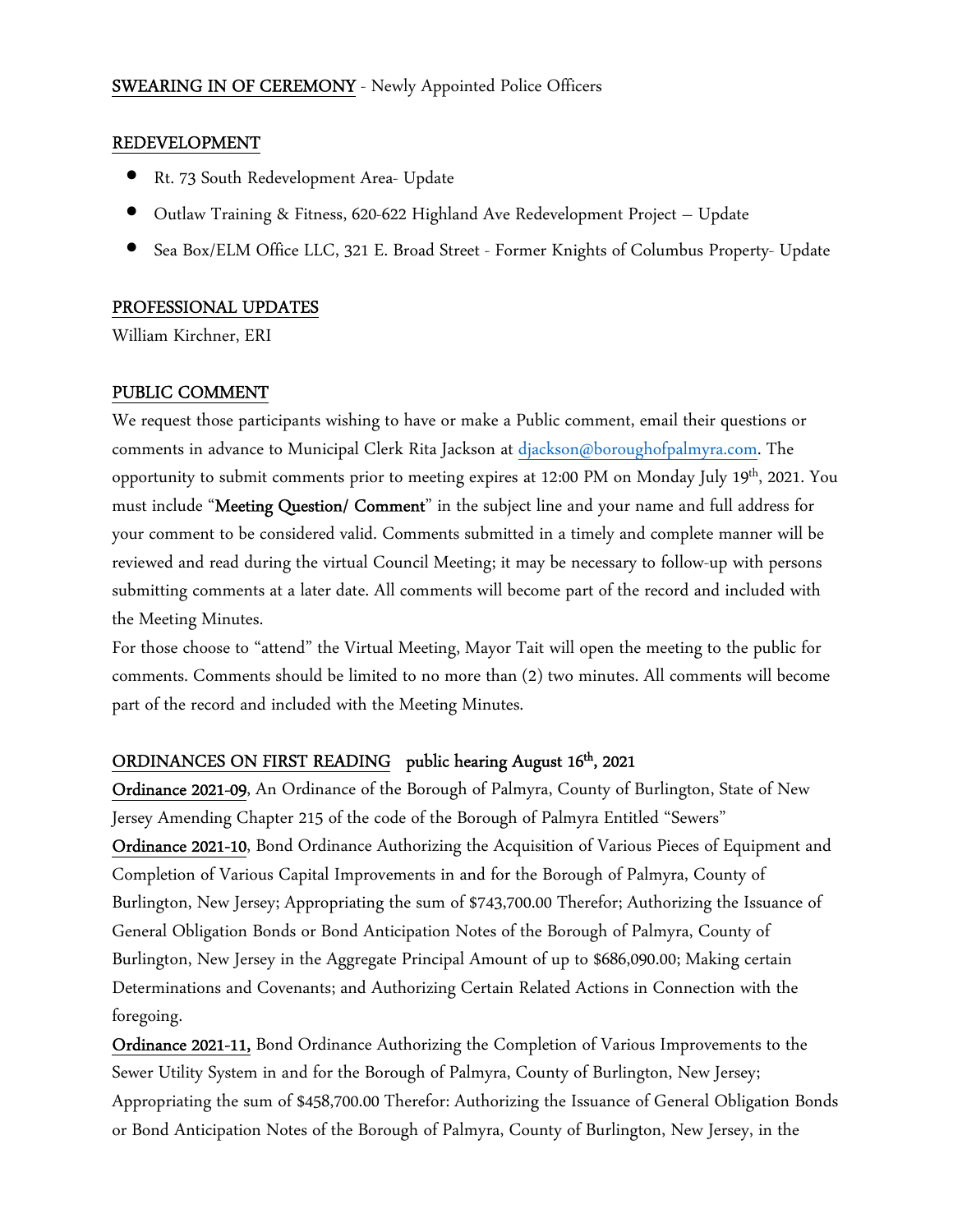Aggregate Notes of the Borough of Palmyra, County of Burlington, New Jersey, in the Aggregate Principal Amount of up to \$458,700.00; Making Certain Determinations and Covenants; and Authorizing certain related actions in connection with the Foregoing

Ordinance 2021-12, Ordinance of the Borough of Palmyra Amending Chapter 90 Vehicles and Traffic, 90-6 Time Limit Parking, of the Code of the Borough of Palmyra, and amending Time Limit provisions included in Ordinance 2016-18

#### RESOLUTIONS

Resolution 2021-163 and Resolution 2021-166 will be enacted as a single motion, if either resolution needs additional discussion, it will be removed from the consent agenda and voted on separately

Resolution 2021-163, Resolution of the Borough of Palmyra Establishing the Annual Rates of Compensation and/or hourly rates paid to Borough Employees for the years 2020 and 2021 Resolution 2021-164, Resolution Requesting Approval of Item of Revenue and Appropriation N.J.S.A. 40A:4-87 (Chapter 159) Alcohol Ed Rehab Fund DWI in the Amount of \$3,635.18 Resolution 2021-165, Resolution Authorizing the Payment of July 2021 Bills in the Amount of \$1,345,672.74. Resolution 2021-166, Resolution of Governing Body Acknowledging Receipt of and Certification of the

2020 Municipal Audit

#### MOTION TO APPROVE TREASURERS' REPORTS

• June 2021

#### SOCIAL PERMIT REQUEST

#### PUBLIC EVENTS

- Neighbor to Neighbor
- National Night Out Tuesday, August  $3^{rd}$
- Farmers Market
- Town-wide Yard Sale Saturday, September 19<sup>th</sup>, 2021
- Halloween Parade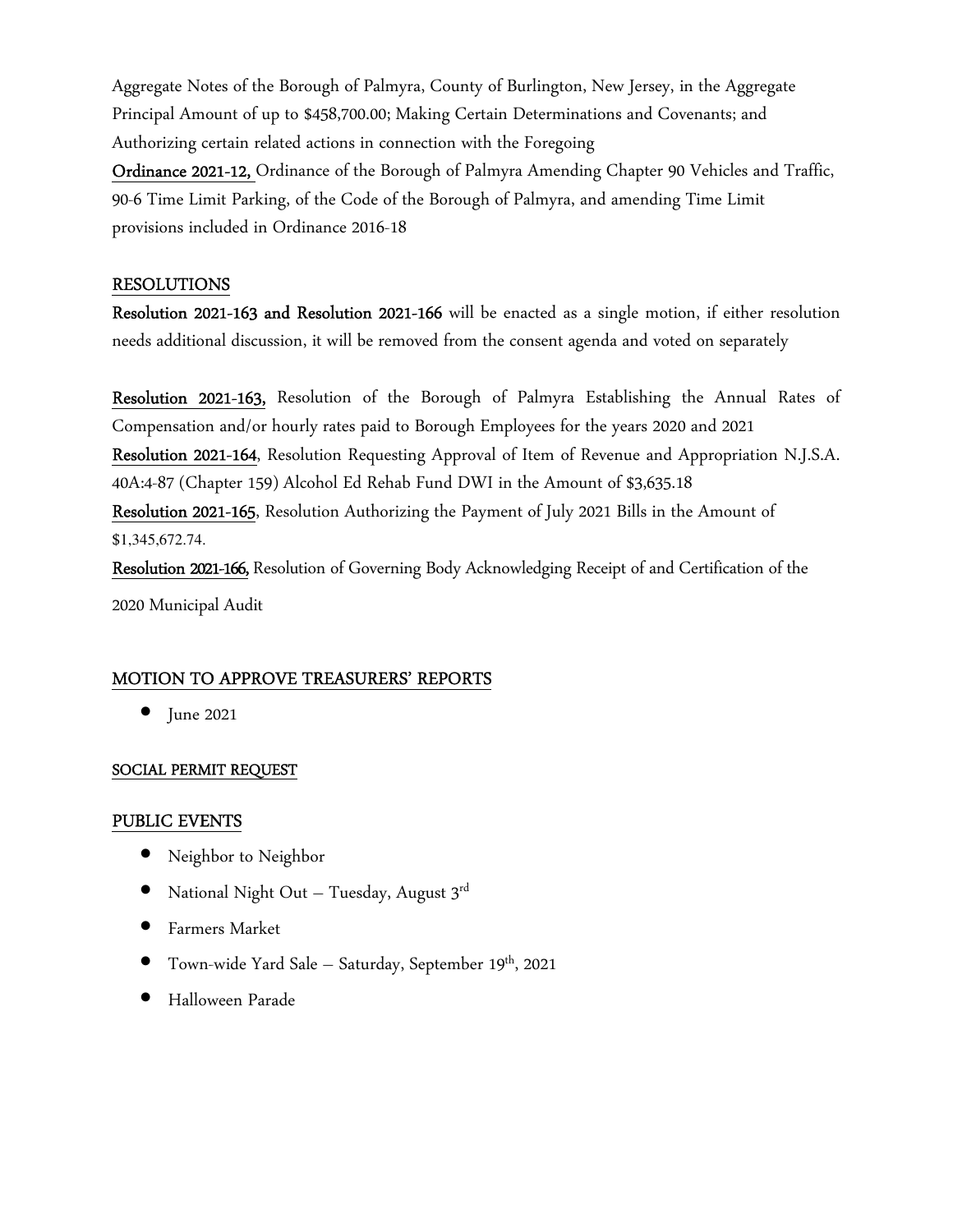## DISCUSSION ITEMS

- Borough Hall staffing/reopening to the public, Legion Field, Community Center, Council Meetings - Covid-19 update
- Salaries Review Committee misc. issues
- Veterans Memorial Park Improvement Project- update
- Recycling update
- Subordination request
- Pedestrian signal button Broad St and Highland Ave
- Community Center HVAC
- Storm damage on July  $12^{\text{th}}$
- $\bullet$  Online Tax Sale September  $14^{\text{th}}$
- Main Harbour Drive engineering/evaluation report update
- Legion Field artificial turf grooming and GMAX test update
- Recreational marijuana municipal survey/opt-out communities
- Brownfields 2021 Convention, Oklahoma City, OK, December 8 11
- 2021 ICMA Annual Conference, Portland, OR, October 3 6
- Grant Opportunities
	- DCA Local Recreation Improvement Grant artificial turf field
	- DCA Local Assistance Bureau explore potential Fire Department/EMS merger/shared service feasibility study
	- DVRPC Safe Routes to Transit Technical Assistance Program update
	- American Rescue Plan Act update
- Legion Field & Community Center usage Ordinances
- Purchase Orders Council signature requirement
- Sidewalk/snow & ice removal Ordinance
- Sewer lateral responsibility Ordinance and Sewer bills update
- Handicap Parking Sign Ordinance
- Parking Ordinance additional amended code subsections required
- Veterans Affairs Committee Ordinance